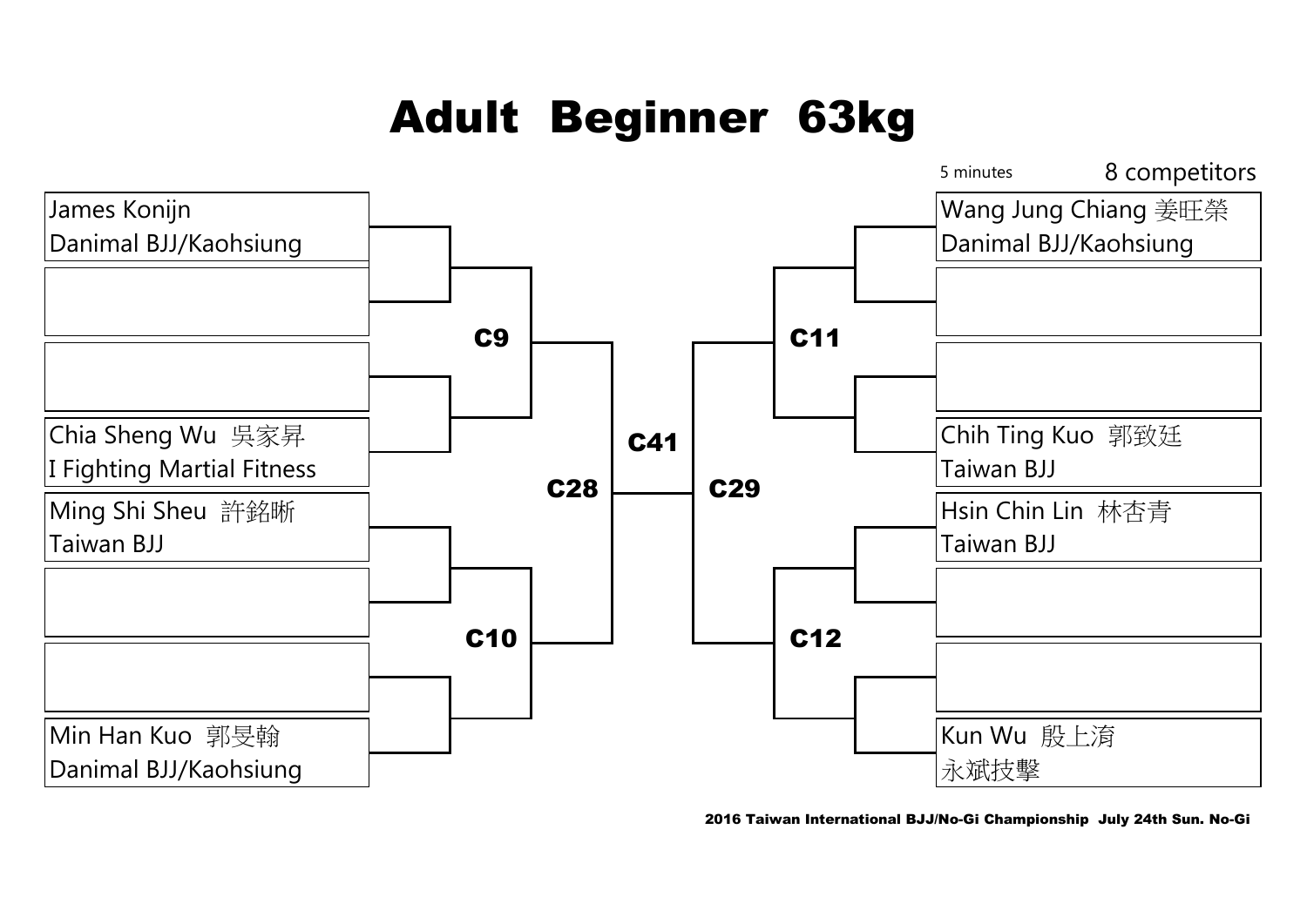## Adult Beginner 70kg



2016 Taiwan International BJJ/No-Gi Championship July 24th Sun. No-Gi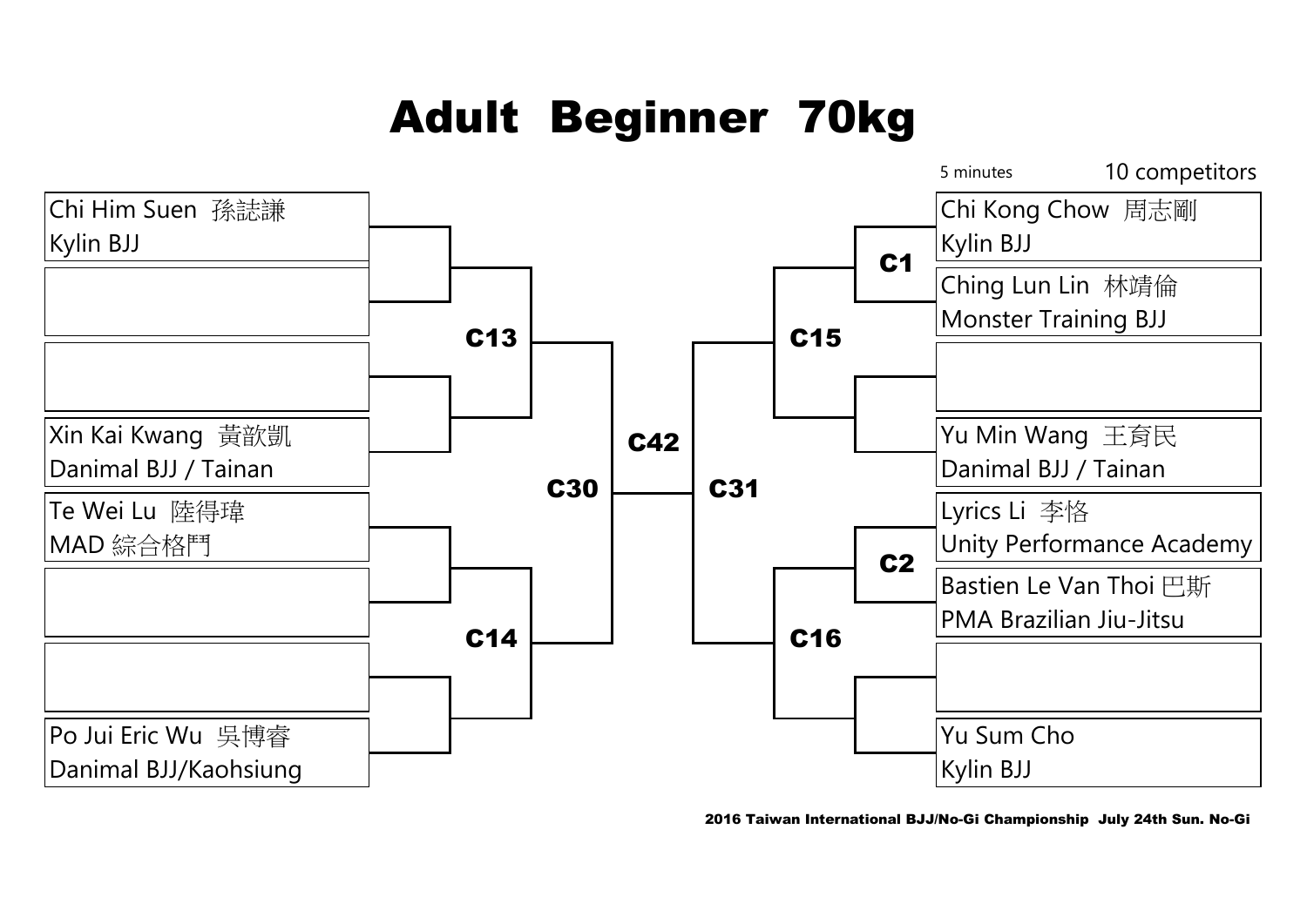# Adult Beginner 77kg



2016 Taiwan International BJJ/No-Gi Championship July 24th Sun. No-Gi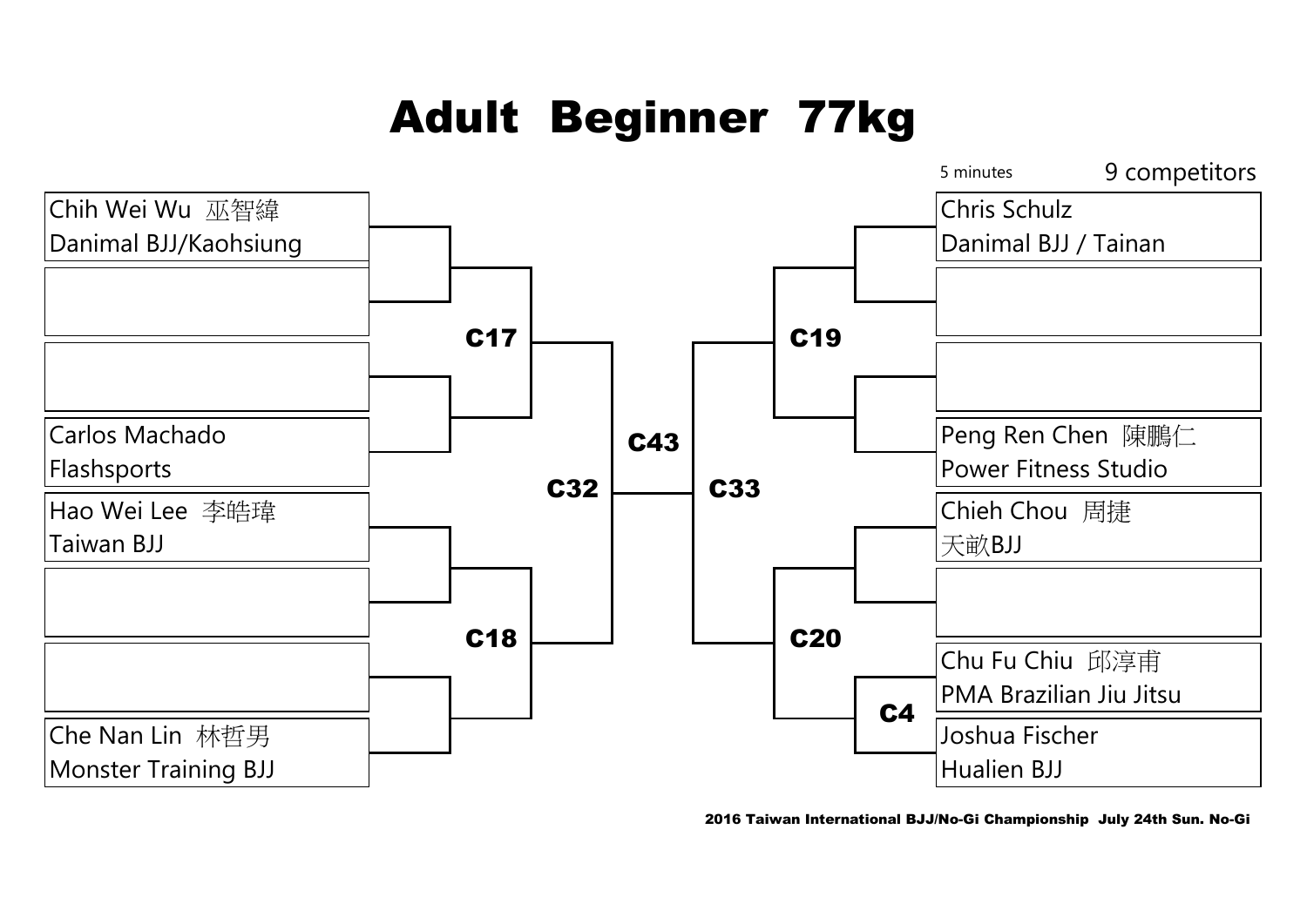## Adult Beginner 88kg



2016 Taiwan International BJJ/No-Gi Championship July 24th Sun. No-Gi